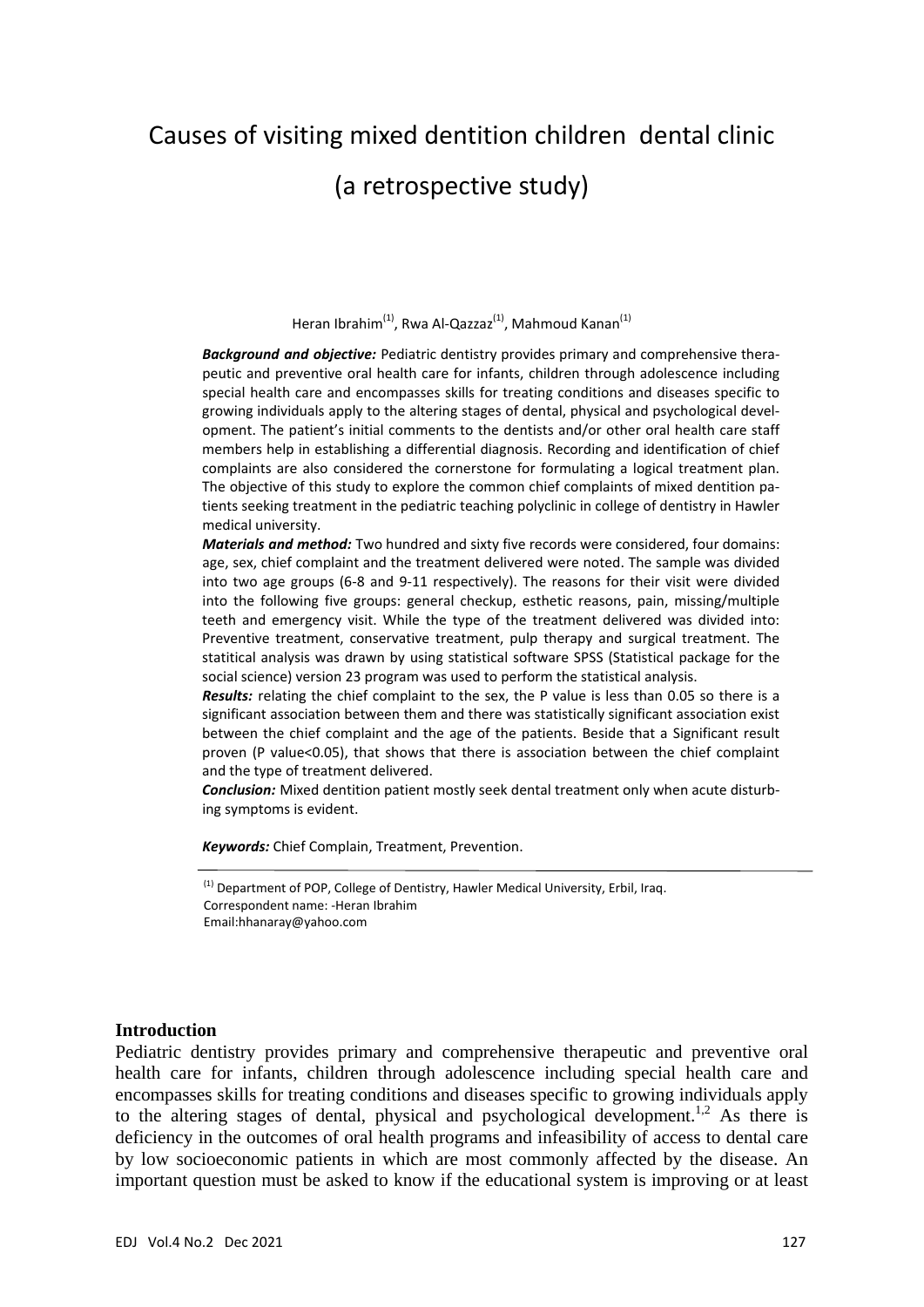trying to create a good dental public health system. If that can be guaranteed then the education should not only teaches dentists how to treat patients' chief complaint but also to make sure that they guide the patients toward preventing the occurrence of the disease.<sup>3</sup> To improve access to dental care among people it is important to change their dental psychological model and help them reduce dental anxiety.<sup>4</sup>

A change in perceptive, from considering only the curative aspect of dental care to appreciating its preventive and educational value, will eventually improve the compliance of parents with dental health programs and will in turn improve the oral health status of the child. In addition, the child is exposed to the environment of dental clinic in an early age and eventually this will help the child to adapt and cooperate with dental treatment in the future.<sup>5</sup> The chief complaint is generally recorded in the patient's own word. Multiple complaints are recorded in a chronological order to reflect the patients perception of problem accurately.<sup>6</sup> The severity of chief complain reflects the urgency of the patient to seek dental care. In dental practice, pain is the main frequent complaint for which patients seek treatment.7 Patients who have severe pain that can't be controlled by over-the-counter medications.8 Previous studies found that most children seek dental treatment as a result of pain and/or dental decay.<sup>9, 10, 11</sup>

Dental caries is a serious health problem in children and its penalty include pain, reduced quality of life.<sup>12</sup> Mixed dentition period, is the time period when the child have both primary and permanent teeth and normally from 6 to 11 years. Early loss of deciduous teeth in this age group may lead to malocclusion in adulthood, because primary teeth act are responsible for guiding permanent teeth to erupt in a correct position. Premature loss of primary teeth may cause drifting of the remaining primary and permanent teeth, and the unerupted permanent teeth will erupt in an incorrect

position.13 Dental caries is a major dental problem in the community; furthermore, caries in the mixed dentition period is an early sign of caries in the permanent dentition,  $14$  which makes it essential to study this age group and to deliver the necessary treatment. Limited studies are available in the mixed dentition period. Therefore, this study was conducted in which the aim of it is to analyze the causes and the treatment needs for visiting the pediatric teaching Polyclinic in college of dentistry in Hawler Medical University.

### **Subjects and method**

A total of 265 patients were considered for the present study. From the 265 records, four domains: age, sex, chief complaint and the treatment delivered were noted in a data sheet. The sample was divided into two age groups (6-8 and 9-11 respectively). Frequency distribution and percentage were calculated. The reasons for their visit were divided into the following five groups:

- General checkup.
- Esthetic reasons.
- Pain
- Missing teeth or Multiple teeth
- Emergency visit including: swelling and trauma.

Meanwhile the type of the treatment delivered was divided into:

- Preventive treatment: scaling, polishing and flouride application, pit and fissure sealants, and space maintainer.
- Conservative treatment: filling and stainless steel crown
- Pulp therapy: pulpotomy, pulpectomy, root canal treatment and apexification
- Surgical treatment: extraction and surgical incision.

The statitical analysis was drawn by using statistical software SPSS V24 and both discription statistics as well as inferential statistics have been cosidered. Chi-Sqaure test was implemented to detect the association between the categrical variables. Moreover, Cramer's V was also used to find the relationship between categorical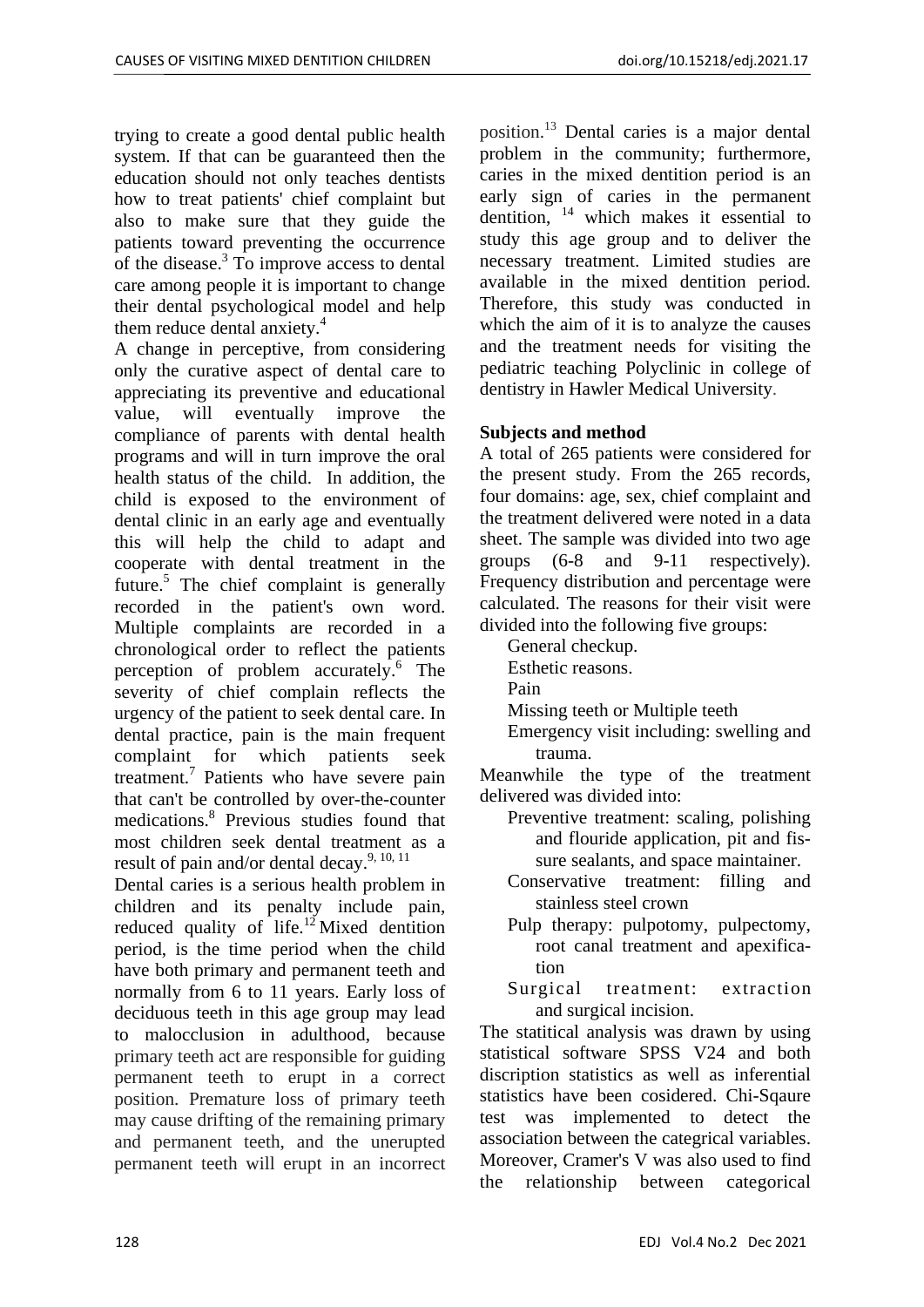variable where chi-square test was no longer valid.

#### **Results**

Out of the 265 subjects evaluated, 55% were in the age group of 6-9 and 49% were aged between 9-11 years old. The sample consisted of 49% male and 51% female. The most common chief complaint in general was pain 58%. The second and third most common reasons for dental visit were dental check up and esthetic reasons, recording 27% and 10% respectively. Least common chief complaint was dental emergencies 2%, trauma to the teeth and supported tissue recorded only 3%. As far as treatment provided is considered, the most common treatment provided was conservative treatment 42% followed by surgical treatment 28%. Pulp therapy and preventive treatment showed 24% and 7% respectively as shown in (Table 1).

Overall, the most common chief complaint 58.5% of the patients was pain. The second most common CC was dental check up 27.2% followed by esthetic reason, multiple/missing teeth and then emergency visits (10.19%, 2.64%, and 1.51% respectively) as shown in (Figure 1). When gender is considered the percentage of male and female attended for dental pain were very close recording 29.4% and 29.1% respectively. This was not the case for gender distribution of dental check-up. More female 17.0% attended for dental check up compare to only 10.2% of male patients. The third most common chief complaint according to sex was esthetic, higher proportion of male needed aesthetic compared to female (6.8% versus 3.4%). Regarding missing or multiple teeth, 1.9% of males and 0.8% of females were affected. The figures for emergency treatment need is 1.1% male and 0.4% female affected and sought treatment. Since the P value is less than 0.05, there is a significant association between sex and causes of patients seeking dental treatment as illustrated in (Table 2).

The most common chief complaint in both age group was pain. Younger age group of 6-9 years reported more pain, 34.7% compare to 9-11 age group which recorded 23.8%. Moving on to the second predominant chief complain of check-up a greater proportion of 6-9 age group 15.8% as compared to 11.3% of 9-11 age group visited the dental clinic for check-up. In contrast, when esthetic is more frequent with older age group 9-11 who recorded 6.8% as opposed to 3.4% of 6-9 age group. Older age group had had more missing teeth than the younger patients (1.9% versus 0.8%). The figure is similar to that of those who sought emergency treatment 0.4% and 1.1% of 6-9 and 9-11 age groups respectively as shown in (Table 3). A statistically significant association exists between age and reasons for visiting the dental clinic.

Relating the chief complaint to the type of treatment delivered in this study as shown in (Table 4), majority of those who had pain received conservative treatment (23%) while pulp therapy was performed for 20.8% of the subjects. When pain and surgical treatment is related 14.7% undergone surgical treatment, meanwhile no patient with pain received preventive treatment. Regarding dental check up most of the patient received conservative treatment, followed by preventive treatment, surgical treatment and finally pulp therapy (14.7%, 4.5% and 2.6% respectively). While surgical intervention was the most common treatment provided for patients with esthetic concerns, meanwhile no one needed pulp therapy. Most of patients who had emergency complaints received conservative treatment 0.8%, similar proportion received preventive and pulp therapy and none of them needed surgery. Finally missing or multiple teeth only underwent surgical treatment. P value<0.05 so Significant result proven, which means there is association between the type of treatment and the chief complain.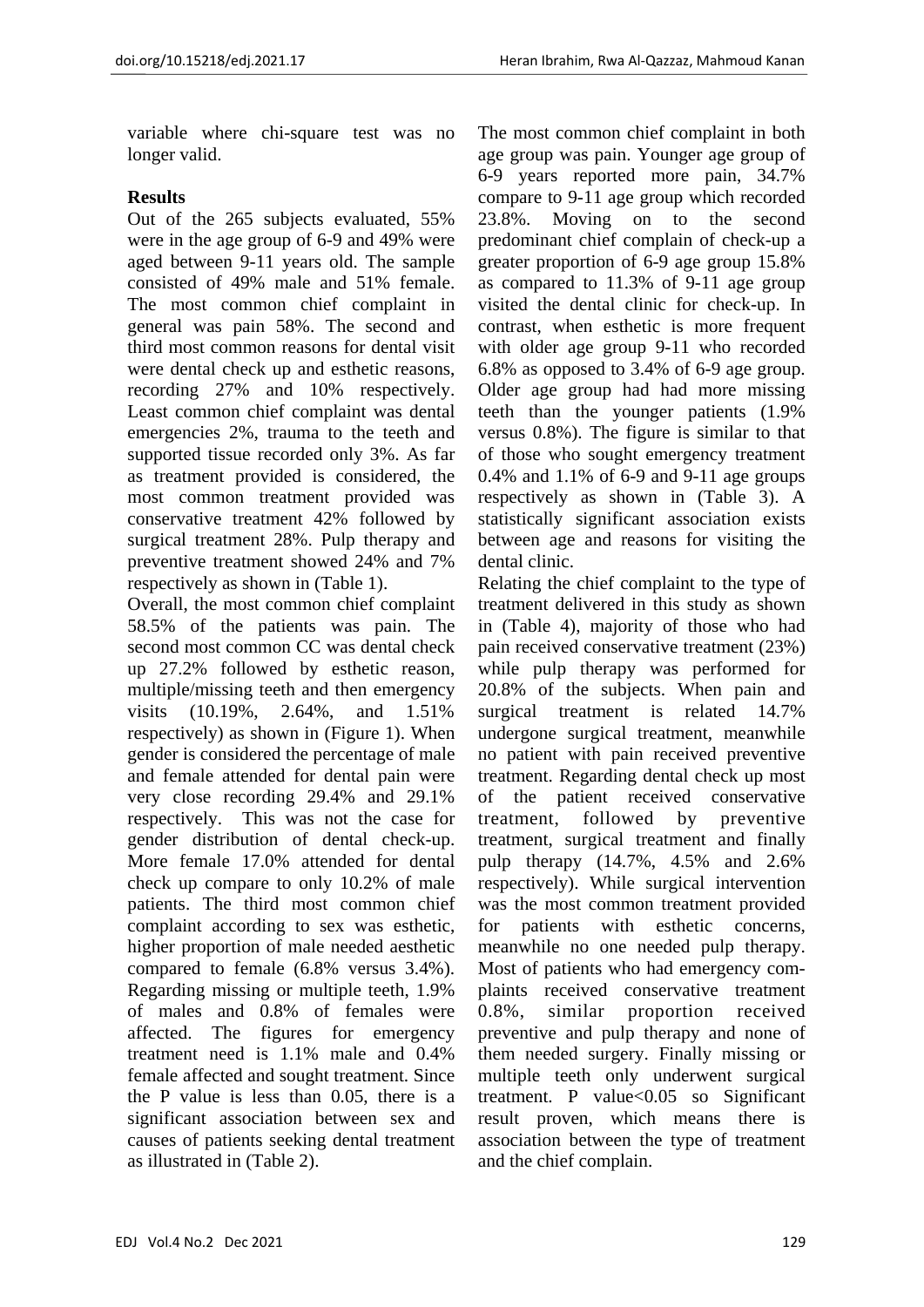| <b>Indicators</b>      | N   | <b>Classes</b>            | <b>Number</b> | <b>Percent</b> |  |
|------------------------|-----|---------------------------|---------------|----------------|--|
|                        |     | $6 - 9$                   | 146           | 55%            |  |
| Age                    | 265 | $9 - 11$                  | 119           | 49%            |  |
|                        | 265 | Male                      | 131           | 49%            |  |
| Gender                 |     | Female                    | 134           | 51%            |  |
|                        | 265 | Check up                  | 72            | 27%            |  |
| <b>Chief Complaint</b> |     | Esthetic reasons          | 27            | 10%            |  |
|                        |     | Pain                      | 155           | 58%            |  |
|                        |     | Missing or Multiple teeth | 7             | 3%             |  |
|                        |     | Emergency                 | 4             | 2%             |  |
|                        |     | Preventive                | 19            | 7%             |  |
| <b>Treatment</b>       | 265 | Conservative              | 110           | 42%            |  |
|                        |     | Pupl therapy              | 63            | 24%            |  |
|                        |     | Surgical                  | 73            | 28%            |  |

#### **Table 1: percentage distribution of all variables.**



#### **Table 2: Distribution of chief complaint according to gender.**

|                        |                           |            | Gender |               | <b>Total</b> |
|------------------------|---------------------------|------------|--------|---------------|--------------|
|                        |                           |            |        | <b>Female</b> |              |
|                        | Check up                  | Count      | 27     | 45            | 72           |
|                        |                           | % of Total | 10.2%  | 17.0%         | 27.2%        |
|                        | Esthetic reasons          | Count      | 18     | 9             | 27           |
|                        |                           | % of Total | 6.8%   | 3.4%          | 10.2%        |
|                        |                           | Count      | 78     | 77            | 155          |
| <b>Chief Complaint</b> | Pain                      | % of Total | 29.4%  | 29.1%         | 58.5%        |
|                        |                           | Count      | 5      | 2             | 7            |
|                        | Missing or Multiple teeth | % of Total | 1.9%   | 0.8%          | 2.6%         |
|                        |                           | Count      | 3      | 1             | 4            |
|                        | Emergency                 | % of Total | 1.1%   | 0.4%          | 1.5%         |
|                        |                           | Count      | 131    | 134           | 265          |
|                        | Total<br>% of Total       |            | 49.4%  | 50.6%         | 100.0%       |
| Cramer's V - Value     |                           | 0.192      |        |               |              |
| P-value                |                           | 0.045      |        |               |              |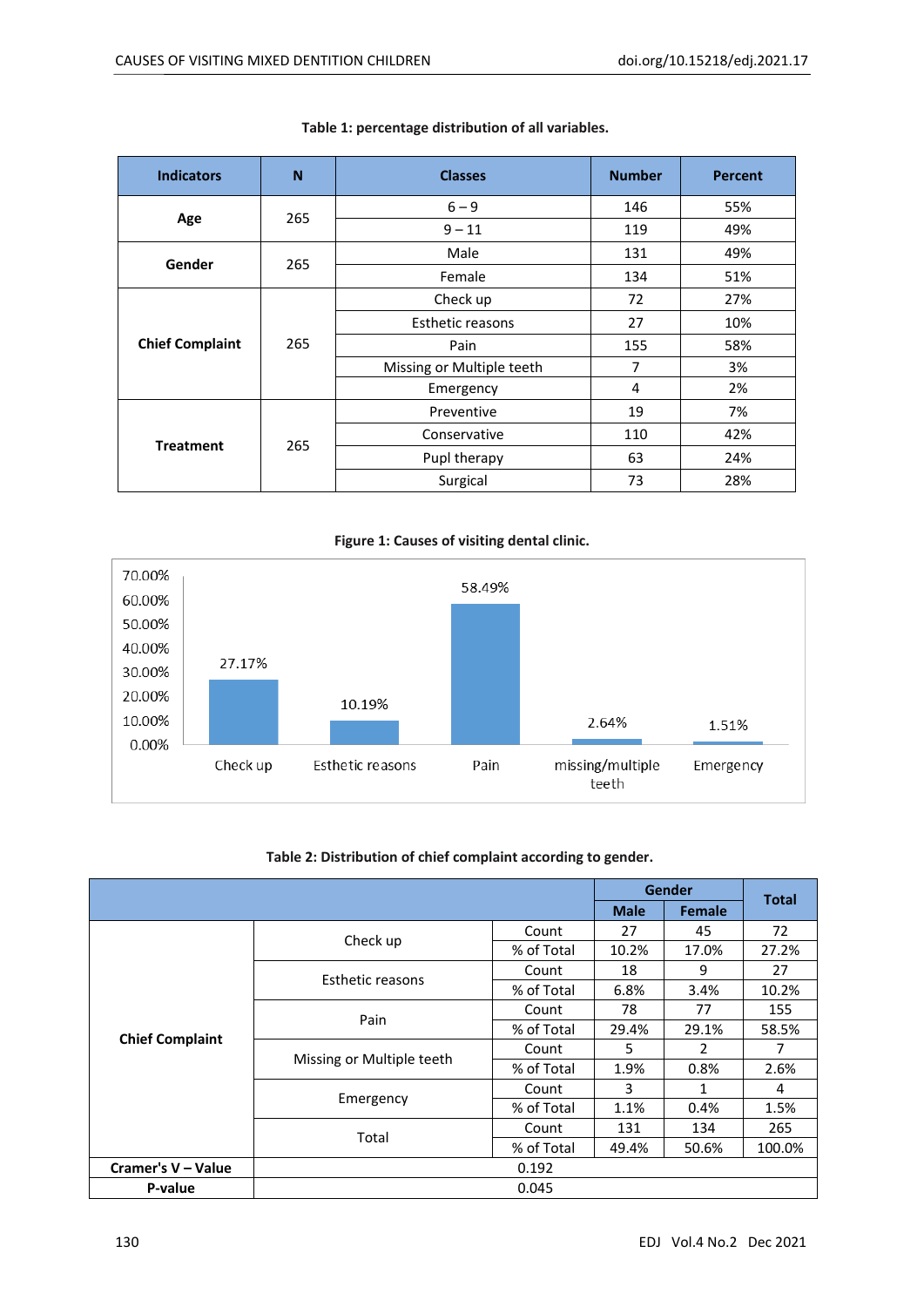|                        |                           |            |                | Age      |              |
|------------------------|---------------------------|------------|----------------|----------|--------------|
|                        |                           |            |                | $9 - 11$ | <b>Total</b> |
|                        | Check up                  | Count      | 42             | 30       | 72           |
|                        |                           | % of Total | 15.8%          | 11.3%    | 27.2%        |
|                        |                           | Count      | 9              | 18       | 27           |
|                        | Esthetic                  | % of Total | 3.4%           | 6.8%     | 10.2%        |
|                        |                           | Count      | 92             | 63       | 155          |
| <b>Chief Complaint</b> | Pain                      | % of Total | 34.7%          | 23.8%    | 58.5%        |
|                        |                           | Count      | $\overline{2}$ | 5        | 7            |
|                        | Missing or Multiple teeth | % of Total | 0.8%           | 1.9%     | 2.6%         |
|                        |                           | Count      | 1              | 3        | 4            |
|                        | Emergency                 | % of Total | 0.4%           | 1.1%     | 1.5%         |
|                        |                           | Count      | 146            | 119      | 265          |
|                        | Total<br>% of Total       |            | 55.1%          | 44.9%    | 100.0%       |
| Cramer's V - Value     |                           | 0.195      |                |          |              |
| P-value                |                           | 0.039      |                |          |              |

#### **Table3: Distribution of chief complaint according to gender.**

**Table3: Distribution of chief complaint according to gender.**

|                           |                   | <b>Chief_Complaint</b> |                    |                               |             |                                               |                |              |
|---------------------------|-------------------|------------------------|--------------------|-------------------------------|-------------|-----------------------------------------------|----------------|--------------|
|                           |                   |                        | <b>Check</b><br>up | Es-<br>thetic<br>rea-<br>sons | Pain        | <b>Missing or</b><br><b>Multiple</b><br>teeth | Emer-<br>gency | <b>Total</b> |
| Treat-<br>ment            | <b>Preventive</b> | Count                  | 14                 | 4                             | $\mathbf 0$ | $\mathbf 0$                                   | $\mathbf{1}$   | 19           |
|                           |                   | % of<br>Total          | 5.3%               | 1.5%                          | 0.0%        | 0.0%                                          | 0.4%           | 7.2%         |
|                           | Conserva-<br>tive | Count                  | 39                 | 8                             | 61          | $\mathbf 0$                                   | $\overline{2}$ | 110          |
|                           |                   | % of<br>Total          | 14.7%              | 3.0%                          | 23.0%       | 0.0%                                          | 0.8%           | 41.5%        |
|                           | Pupl ther-<br>apy | Count                  | $\overline{7}$     | $\Omega$                      | 55          | $\Omega$                                      | $\mathbf{1}$   | 63           |
|                           |                   | % of<br>Total          | 2.6%               | 0.0%                          | 20.8%       | 0.0%                                          | 0.4%           | 23.8%        |
|                           | <b>Surgical</b>   | Count                  | 12                 | 15                            | 39          | $\overline{7}$                                | $\Omega$       | 73           |
|                           |                   | % of<br>Total          | 4.5%               | 5.7%                          | 14.7%       | 2.6%                                          | 0.0%           | 27.5%        |
| <b>Total</b>              |                   | Count                  | 72                 | 27                            | 155         | $\overline{7}$                                | 4              | 265          |
|                           |                   | % of<br>Total          | 27.2%              | 10.2%                         | 58.5%       | 2.6%                                          | 1.5%           | 100.0%       |
| <b>Cramer's V - Value</b> |                   |                        | 0.329              |                               |             |                                               |                |              |
| P-value                   |                   | 0.000                  |                    |                               |             |                                               |                |              |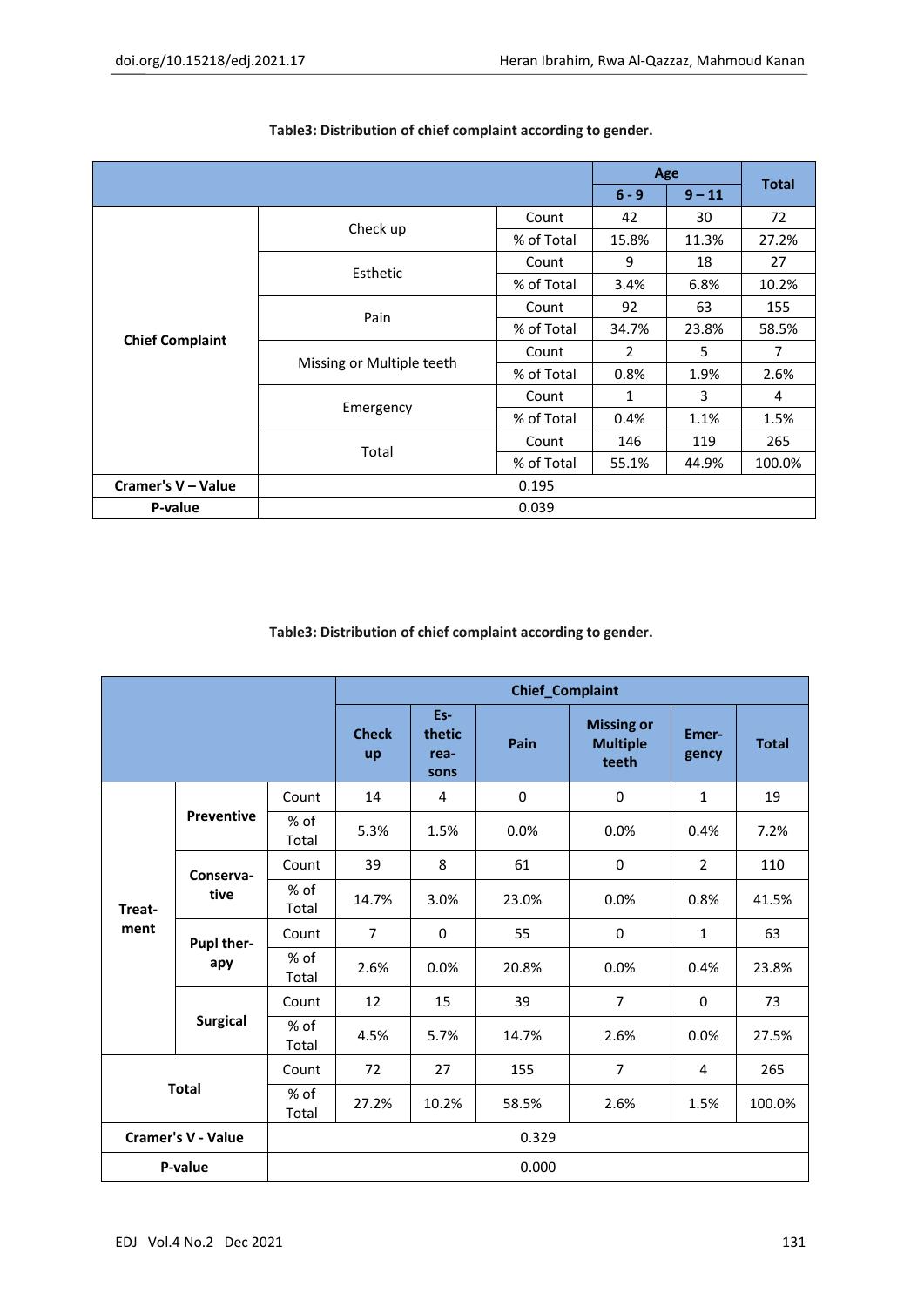## **Discussion**

It is important to realize that for the most important part of the case is the chief complaint of the patient. Chief complaint can be defined as "the patients reason for seeking care or attention, expressed in terms as close as possible to those used by the patient or responsible informant".15 This is very important as it encourages communication between the doctor and the patient in addition, it forms a framework around which the doctor builds a diagnosis.<sup>16</sup> Dental and oral health is inseparable part of general health and it would affect the quality of life as well as eating ability, appearance and speech. Although problems affecting oral health does not always considered for treatment.<sup>17</sup> The American Dental Association (ADA) recognizes the patient's chief complaint as an essential component for the delivery of competent and quality oral health care. It serves as a source of information for both the care provider and the patient.<sup>18</sup> Patients generally visit dental clinics when they feel ill, to determine the cause of their illness and get access to treatment.<sup>19</sup> Subsequently, clinical examinations are generally tailored according to the chief complaint. $^{20}$ In this survey, the most common chief complaint was pain among large majority of the children and this goes parallel with many previous studies conducted in different countries. A survey from Nairobi revealed that the main chief complaint for the majority of patients attending Nairobi dental hospital was pain 31.5 % and orthodontic treatment need 25.4 % respectively. Very few children were presented for dental check up only 3.9%. Treatment provided mainly were dental extraction 21.8% oral prophylaxis and dental health education 20.5% and restorative treatment  $20\%$ <sup>21</sup> Another study conducted in Pelotas, Brazil recorded that the most common chief complaint of pediatric patients attending a dental hospital was pain from dental caries eventually they underwent pulp therapy treatment.<sup>22</sup> A study showed that pain was more common among

4-6 and 7-9 years old. While other chief

complains including malocclusion and esthetic needs were more common among older age group. It was found that pain was the main chief complaint among first visitors also.<sup>23</sup> A survey from India showed that the mean age of the study group was 28.1 years with age ranging 1-80 years. "Toothache" is found to be most common CC reported by 33% of the patients. "Decayed tooth" is reported as the CC by 19% of the patients.<sup>24</sup> Another study among a set of dental patients at the Faculty of Dentistry in Umm Al-Qura University, Makkah city, descriptive cross sectional study, 3566 patients expressed their chief complaints revealed The most common chief complaint reported by patients was dental pain (35.4%) and the patients visit dental clinics for curative treatment  $.25$  A survey from the urban population of Malaysia, the attendance behaviour of the women is more preventively oriented than man.26 This is in line with our study where more females sought dental check up than males (45 female versus 27 males). For younger children their barriers to dental care will be affected by parental attitude and anxieties. Poor knowledge of regular dental check up and attendance for treatment only is a frequently cited concern in other developing countries.<sup>27</sup> In this study 27% reported "dental check up " as the main reason for the dental visit. This indicated the awareness of people in Erbil city of the importance of regular dental check up. A study performed at the University of Mosul, showed that dental emergencies presenting to this university-based clinic were predominantly related to caries and trauma. The service was more frequently utilized by children in the mixed dentition stage 9-11 age group (1.1% versus 0.45) in the age group of 6-9 years old.<sup>28</sup> Children from lower socioeconomic groups and those living in the local area. The frequency of caries-related problems indicates the need for more community-based preventive strategies, including encouraging greater attendance for routine dental care and dental health education. Strategies for oral health promotion should also be devel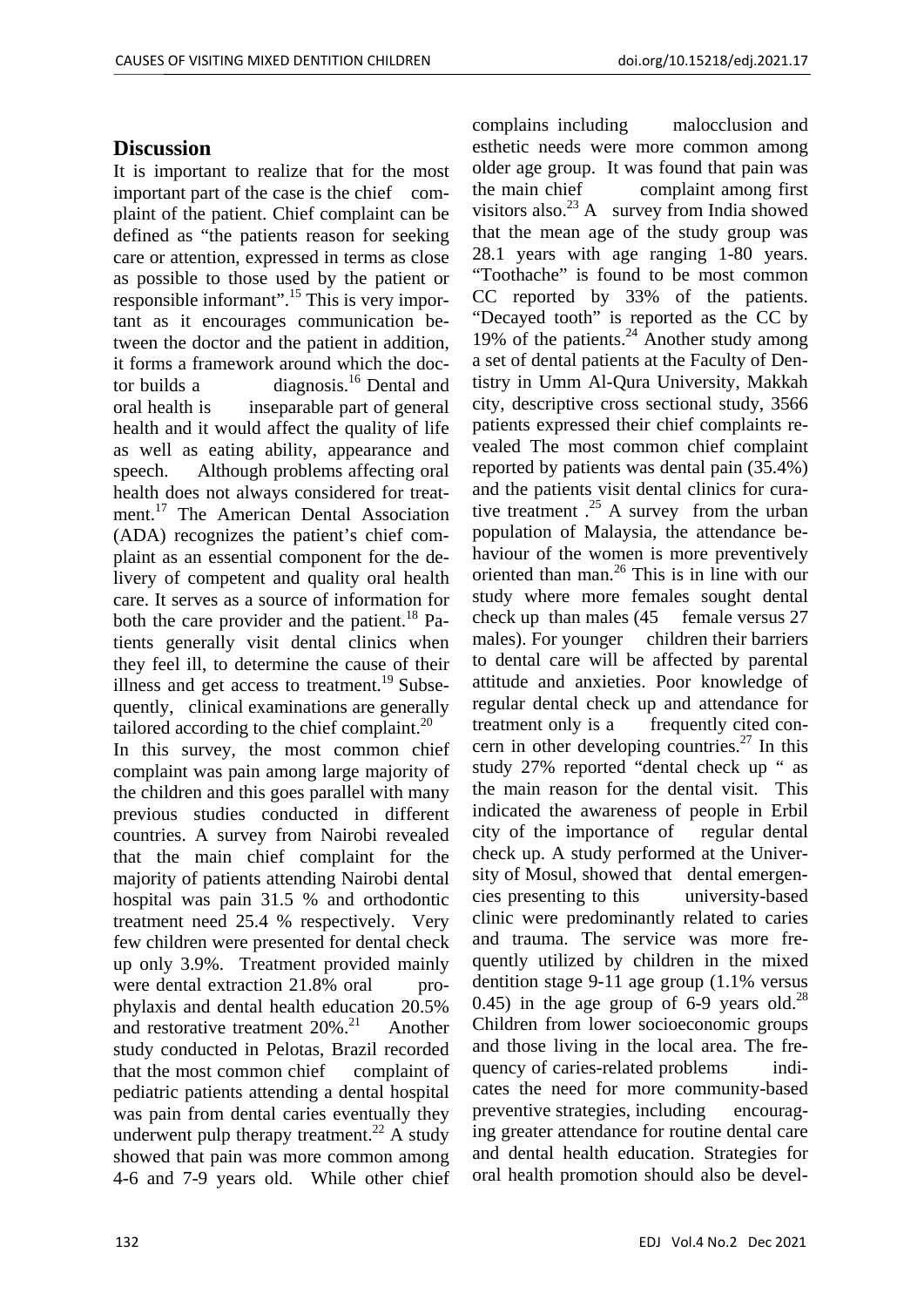oped to prevent dental trauma. The proportion of patients who sought emergency treatment in this study was 0.4% of 6-9 age group and 1.1% of 9-11 age group subjects.<sup>29</sup> Knowing the main reasons for dental attendances and treatments provided in a community is useful for health care planner to recognize resources needed for providing dental services including curative and preventive services to tackle dental health problems. As oral disease adversely affects school attendances and restricted school activities, planning robust health promotion programmes in schools as early as mixed dentition stage is  $fundamental.<sup>12</sup>$ 

#### **Conclusion**

The study finds that most people seem to seek dental treatment only when acute

#### **References**

- 1.Skeie MS, Klock KS . dental caries prevention strategies among children and adolescence with immigrant- or low socioeconomic backgroundsdo they work? A systematic review. BMC Oral Health. 2018;18(1):20.
- 2.American Academy of Pediatric Dentistry. Refer‐ ence manual. 2015;38: 31‐33
- 3.Gomez F, Rodrigues D, Law C, Pizzitola R, John B, Crall J. Creating a New Generation of Pediatric Dentists: A Paradigm Shift in Training. Journal of Dental Education. 2014 Dec; 78 (12) 1593‐1603.
- 4.Christophe B., Jean Mark B., Alessa L., Lucie R., Laurence B., Witnisse M. Perception of Dental illness among Persons receiving Public assistant in Montreal.Am J Public Health . 2005 ; 95(80); 1340‐44.
- 5.Meera R, Muthu MS, Phanibabu M, Rath‐ naprabhu V. First dental visit of a child. 2008; 26 (6):68‐71.
- 6.Greenberg MS, Glick M. Burket's Oral Medicine: Diagnosis and Treatment. 10th edn. BC Decker INC. 2003.
- 7.Draid YA, Olmamat AF, Hyasat A, Othman EF. The most common chief complaint among Jorda‐ nian children at first dental visit. Pakistan Oral & Dental Journal. 2014; 34: 549‐64.
- 8.Tulip DE, Palmer NO. a retrospective investiga‐ tion of the clinical management of patients at‐ tending an out of hours dental clinic in Mersey‐ side under the new NHS dental contract. Br dent

J. 2008 Dec; 205 (12):659‐64; discussion 648.

- 9.Lygidakis NA, Marinou D, Katsaris N. Analysis of dental emergencies presenting to a community paediatric dentistry centre. Int J paediatr dent. 1998 Sep ; 8(3): 181‐90
- 10.Quinonez C, Gibson D, Jokovic A, Locker d. emergency department visits for dental care of nontraumatic origin. Community Dent Oral Epidemiol. 2009 Aug;37 (4) : 366‐71
- 11.Agostini FG, Flaitz CM, Hicks MJ. Dental emer‐ gencies in a university‐based pediatric den‐ tistry postgraduate outpatient clinic; a retro‐ spective study. ASDC J Dent Child. 2001 Sep-Dec; 68 (5-6): 316-21, 300-11.
- 12.Casamassimo PS, Thikkurissy S, Edelstein BL, Maiorini E. Beyond the dmft: the human and economic cost of early childhood caries. J Am Dent Assoc.2009; 140(6):650‐7.
- 13.Fayle SA, Welbury RR, Roberts JF. British soci‐ ety of paediatric dentistry: a policy document on management of caries in the primary denti‐ tion. Int J Paediatr Dent. 2001; 11: 153– 157.
- 14.Kassawara AB, Tagliaferro EP, Cortelazzi KL, Ambrosano GM, Assaf AV, Meneghim Mde C, et al. Epidemiological assessment of predictors of caries increment in 7‐10‐ years old: a 2‐year cohort study. J Appl Oral Sci. 2010; 18(2):116‐ 120.
- 15.Marinella MA. Residents and medical stu‐ dents noting the chief complaint during verbal presentations. Acad Med. 2000;75(3):289.
- 16.Huber M, Knottnerus JA, Green, L., van der Horst H, Jadad AR, Kromhout D. How should we define health? BMJ. 2011;343:d4163.
- 17.Dahl KE, Wang NJ, Holst D, Orhan K, oral health related quality of life among adults 68‐ 77 years old in Nord-Trondelag. Norway Int J dent Hyg 2011;9(1):87‐92
- 18.American Dental Education Association. Com‐ petencies for Entry into the Profession of Den‐ tal Hygiene. Journal of Dental Education. 2005; 69: 803‐809.
- 19.Lewis C, Lynch H, Johnston B, Dental com‐ plaints in emergency departments: a national perspective. Annals of Emergency Medicine. 2003; 42: 93‐99.
- 20.Ali WM. Chief complaint, treatment need and factors affect late attendance to dental clinic in a sample collected from Iraqi patients. Mari‐ etta Daily Journal. 2009; 6: 65‐68.
- 21.Masiga MA. Presenting chief complaints and clinical characteristics among patients attend‐ ing the Department of Paediatric Dentistry Clinic at the University of Nairobi Dental Hospi‐ tal. East Afr Med J. 2005;82.
- 22.Shqair Aq, Gomes Gb, Oliveira A, Goettems